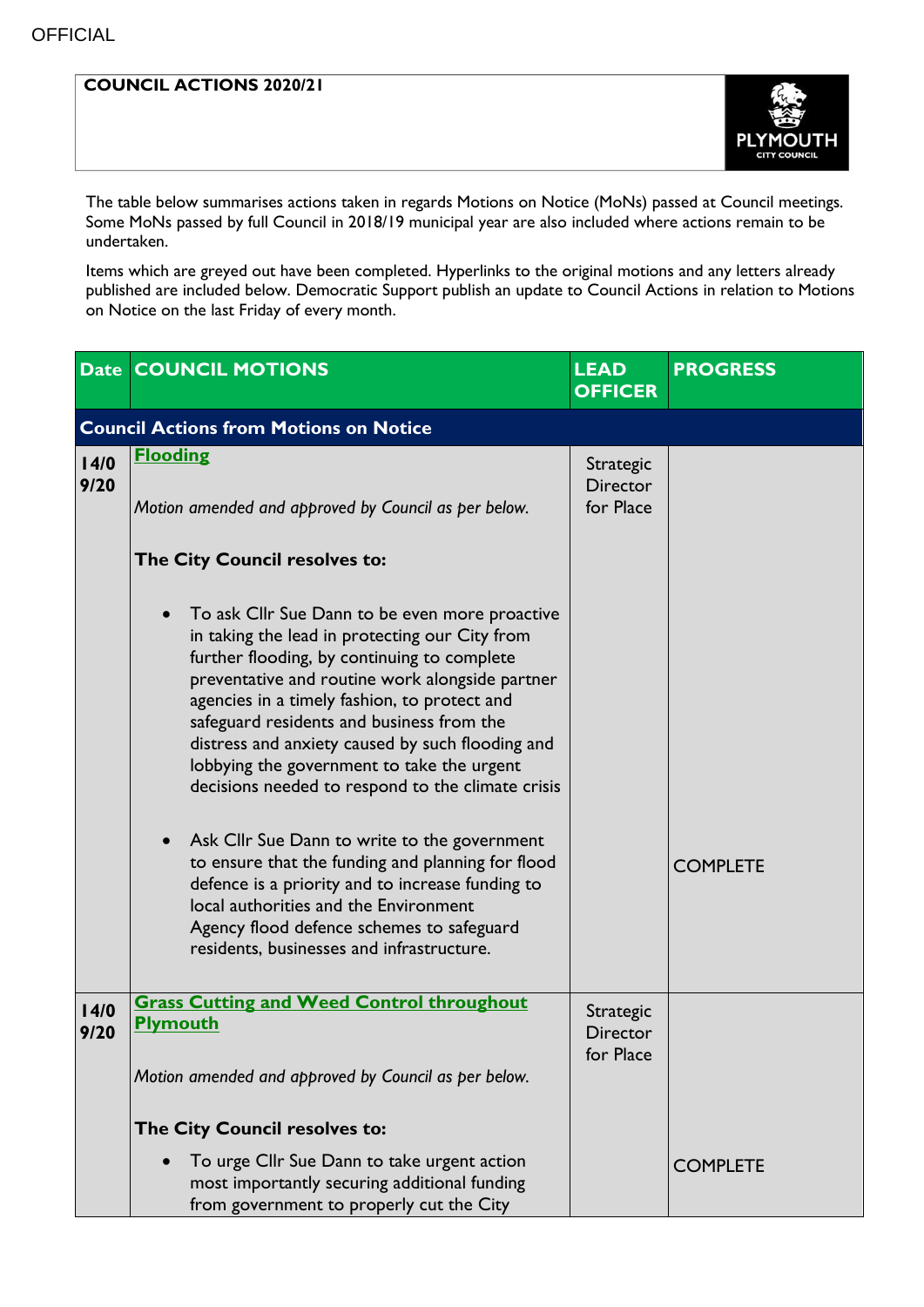|              | Council's grass and remove weeds from our<br>streets                                                                                                                                                      |                                           |                                                                                                             |
|--------------|-----------------------------------------------------------------------------------------------------------------------------------------------------------------------------------------------------------|-------------------------------------------|-------------------------------------------------------------------------------------------------------------|
|              | To ask the Leader of the Opposition Group to<br>write to the Leader of his party requesting that<br>they restore cuts to the Council budgets and<br>fully reimburse the Council's COVID-related<br>costs. |                                           | <b>COMPLETE</b><br><b>Councillor Nick Kelly</b><br>sent email to the Prime<br>Minister 27 September<br>2020 |
| 14/0<br>9/20 | <b>Covid-19 funding</b>                                                                                                                                                                                   | Service<br><b>Director</b><br>for Finance |                                                                                                             |
|              | The City Council resolves to:                                                                                                                                                                             |                                           |                                                                                                             |
|              | I. Write to the Secretary of State again to ask him<br>to honour his pledge to fund councils fully.                                                                                                       |                                           | <b>COMPLETE</b>                                                                                             |
|              | 2. Sign up to the Unison Campaign "Back the<br>#10BillionBailout for local services" (see<br>https://action.unison.org.uk/page/63837/petition/1<br>?locale=en-GB)                                         |                                           |                                                                                                             |
|              | 3. Campaign for a decent and fair settlement for<br>local government in the forthcoming Spending<br><b>Review</b>                                                                                         |                                           |                                                                                                             |
|              | 4. Do everything we can to limit the potential for<br>compulsory redundancies and services<br>reductions as a result of the crisis.                                                                       |                                           |                                                                                                             |
| 14/0<br>9/20 | <b>Conservative Proposals to Remove Residents'</b><br><b>Voices from the Planning System</b>                                                                                                              | Strategic<br><b>Director</b><br>for Place |                                                                                                             |
|              | We request the Cabinet to respond to the Government<br>accordingly and Plymouth's three Members of<br>Parliament to vote against these disastrous,<br>undemocratic proposals.                             |                                           | <b>COMPLETE</b>                                                                                             |
|              |                                                                                                                                                                                                           |                                           |                                                                                                             |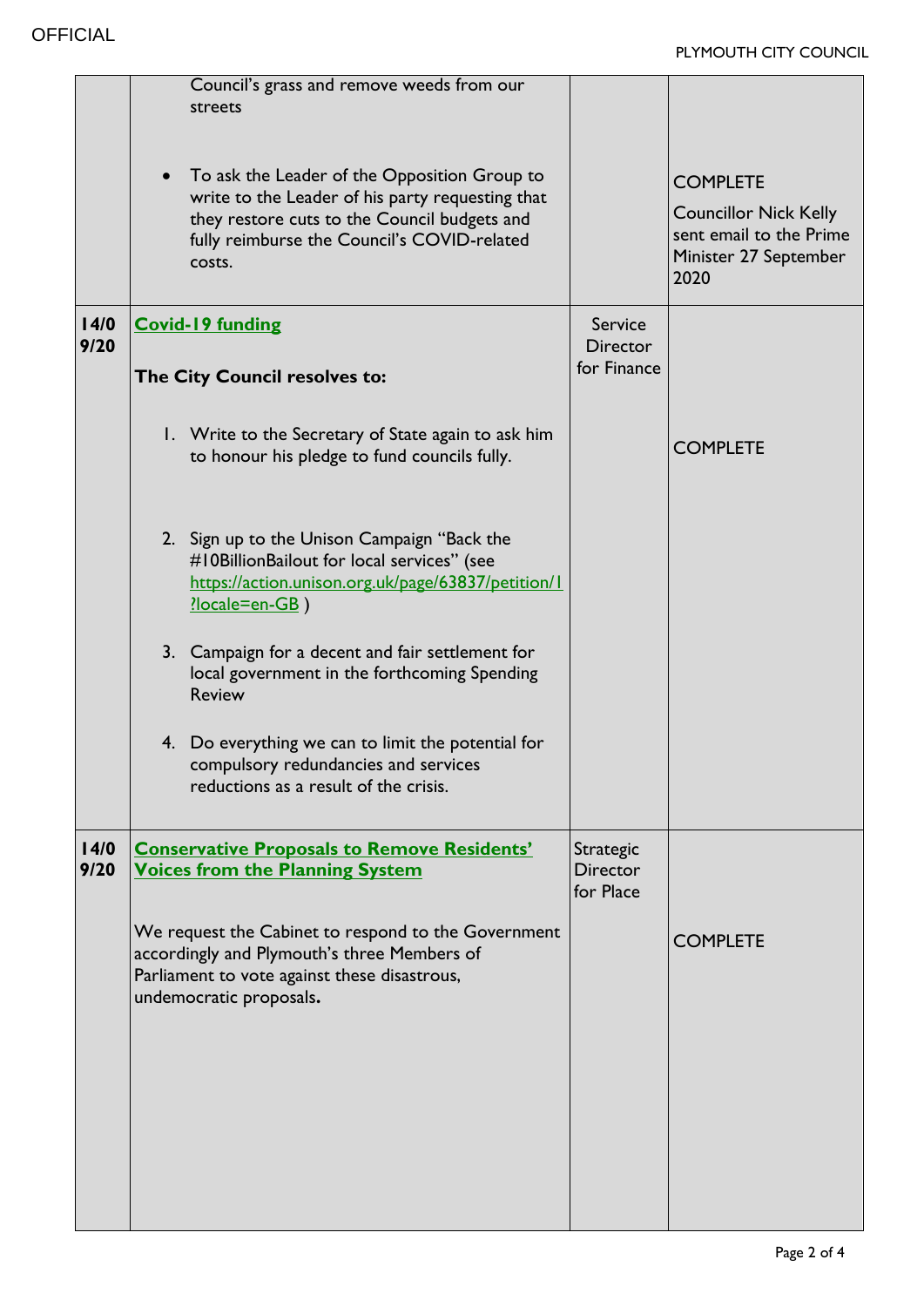| 16/1<br>1/20 | <b>A New Police Station for Plymouth</b><br>Council agrees that the Leader of the Council:                                                                                                                                                                                                                                                                                                          | Assistant<br>Chief<br><b>Executive</b> |                |
|--------------|-----------------------------------------------------------------------------------------------------------------------------------------------------------------------------------------------------------------------------------------------------------------------------------------------------------------------------------------------------------------------------------------------------|----------------------------------------|----------------|
|              | Will write to the Police and Crime Commissioner to<br>request that the police estate requirements for the city<br>and for its provision of significant force-wide capabilities<br>are prioritised and given full consideration in the future<br>police estate strategy. The purpose is to ensure<br>Plymouth can meet its policing needs most cost-<br>effectively and sustainably into the future. |                                        | <b>ONGOING</b> |
|              | Will offer every assistance to the Commissioner to help<br>coordinate and establish proposals for any new police<br>building(s) in Plymouth. It will be vital to ensure that any<br>proposals are integral to the wider programme of capital<br>investment underway to drive our economic<br>development, public safety, and sustainable future.                                                    |                                        |                |
| 16/1<br>1/20 | <b>Commonwealth Veterans Support</b>                                                                                                                                                                                                                                                                                                                                                                | Assistant                              |                |
|              | Council resolves that:                                                                                                                                                                                                                                                                                                                                                                              | Chief<br><b>Executive</b>              |                |
|              | 1. Our Armed Forces Champion and Lead Officers<br>are made aware of the difficulties experienced by<br>Commonwealth Veterans and work to help<br>ensure that any from Plymouth who are<br>currently experiencing difficulties are not<br>disadvantaged whilst their applications are<br>ongoing.                                                                                                    |                                        |                |